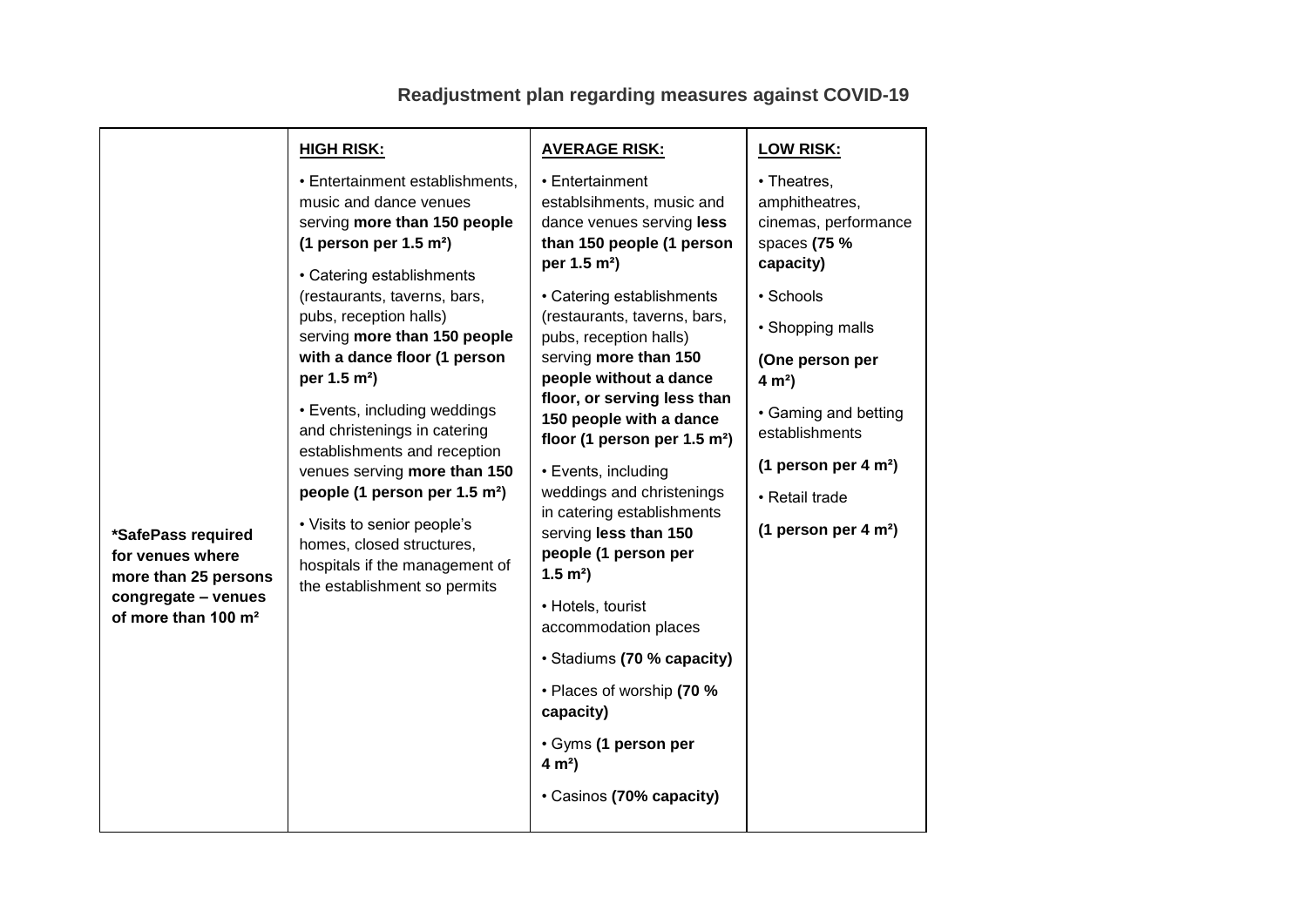| <b>PERSONS WITHOUT</b><br><b>VACCINATION</b><br><b>HISTORY, OR WHO</b><br><b>HAVE COMPLETED</b><br><b>THEIR VACCINATION</b><br><b>SCHEME AND THE</b><br>PERIOD OF 7<br><b>MONTHS HAS</b><br><b>ELAPSED, OR HOLD</b><br>A CERTIFICATE OF<br><b>RECOVERY AND THE</b><br><b>90-DAY PERIOD HAS</b><br><b>ELAPSED:</b>                                                                                | Rapid test: 24 hours<br>PCR test: 48 hours<br>(for persons 6-17 years old the<br>obligation is for a Rapid or PCR<br>72 hours test)  | Rapid test: 48 hours or<br>PCR test: 72 hours<br>(for persons 6-17 years old<br>the obligation is for a Rapid<br>or PCR 72 hours<br>test) | Rapid test: 72 hours<br>or<br>PCR test: 72 hours<br>(for persons 6-17<br>years old the<br>obligation is for a<br>Rapid or PCR 72<br>hours test) |
|--------------------------------------------------------------------------------------------------------------------------------------------------------------------------------------------------------------------------------------------------------------------------------------------------------------------------------------------------------------------------------------------------|--------------------------------------------------------------------------------------------------------------------------------------|-------------------------------------------------------------------------------------------------------------------------------------------|-------------------------------------------------------------------------------------------------------------------------------------------------|
| <b>PERSONS WHO</b><br><b>HAVE RECEIVED THE</b><br>THIRD DOSE OF<br><b>VACCINE, OR HAVE</b><br><b>RECEIVED TWO</b><br><b>DOSES FOR TWO-</b><br><b>DOSE VACCINES, OR</b><br><b>ONE DOSE FOR THE</b><br><b>JJ VACCINE AND</b><br>THE PERIOD OF 7<br><b>MONTHS HAS NOT</b><br><b>ELAPSED, OR HOLD</b><br>A CERTIFICATE OF<br><b>RECOVERY AND THE</b><br>PERIOD OF 90 DAYS<br><b>HAS NOT ELAPSED:</b> | Rapid test: 48 hours or<br>PCR test: 72 hours<br>(for persons 6-17 years old the<br>obligation is for Rapid or PCR<br>72 hours test) | Demonstration of a valid<br>certificate of<br>Vaccination or Recovery                                                                     | Demonstration of a<br>valid certificate of<br>Vaccination or<br>Recovery                                                                        |
|                                                                                                                                                                                                                                                                                                                                                                                                  |                                                                                                                                      |                                                                                                                                           |                                                                                                                                                 |

Apellis St.1456 Lefkosia (Nicosia), Cyprus – Newsroom and Website Administration Section

Tel: +357 22801196/7 – Fax: +357 22665043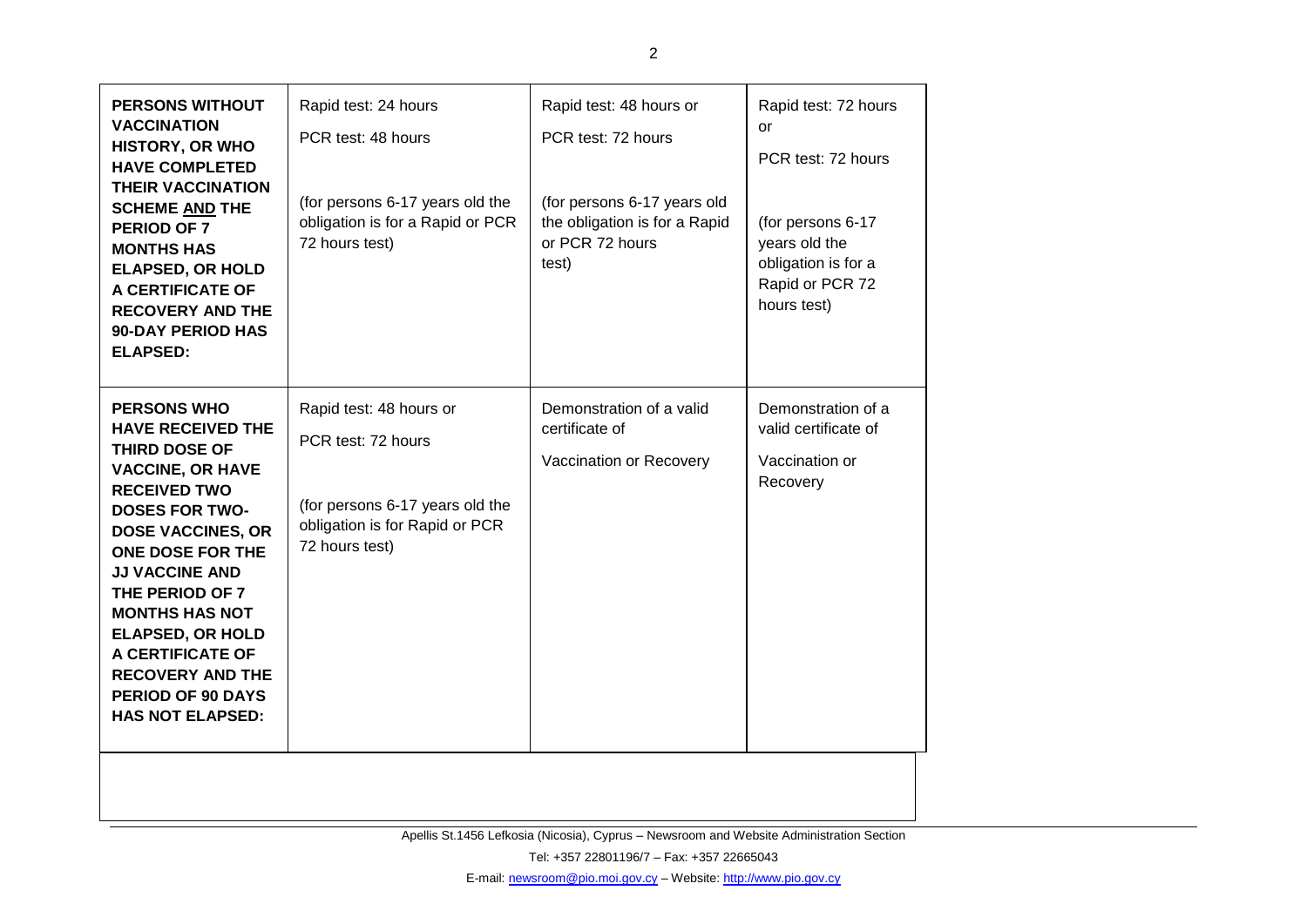## SHORT STAY AREAS FOR BASIC ΝECESSITIES — SAFEPASS DEMONSTRATION IS **NOT** REQUIRED:

- Supermarkets
- Retail trade (premises less than 100 m²)
- Take Away Service
- Banks
- Pharmacies
- Bakeries
- Kiosks

|                                                                                       | <b>SAFEPASS CONDITIONS</b><br><b>FOR WORKPLACES:</b><br>(1 person per 4 m <sup>2</sup> ) | <b>EMPLOYEES IN SENIOR</b><br><b>PEOPLE'S HOMES AND</b><br><b>CLOSED STRUCTURES:</b> |
|---------------------------------------------------------------------------------------|------------------------------------------------------------------------------------------|--------------------------------------------------------------------------------------|
| <b>PERSONS WITHOUT</b><br><b>VACCINATION HISTORY, OR</b><br><b>WHO HAVE COMPLETED</b> | Rapid test: 48 hours or<br>PCR test: 48 hours                                            | Rapid test: 24 hours or<br>PCR test: 48 hours                                        |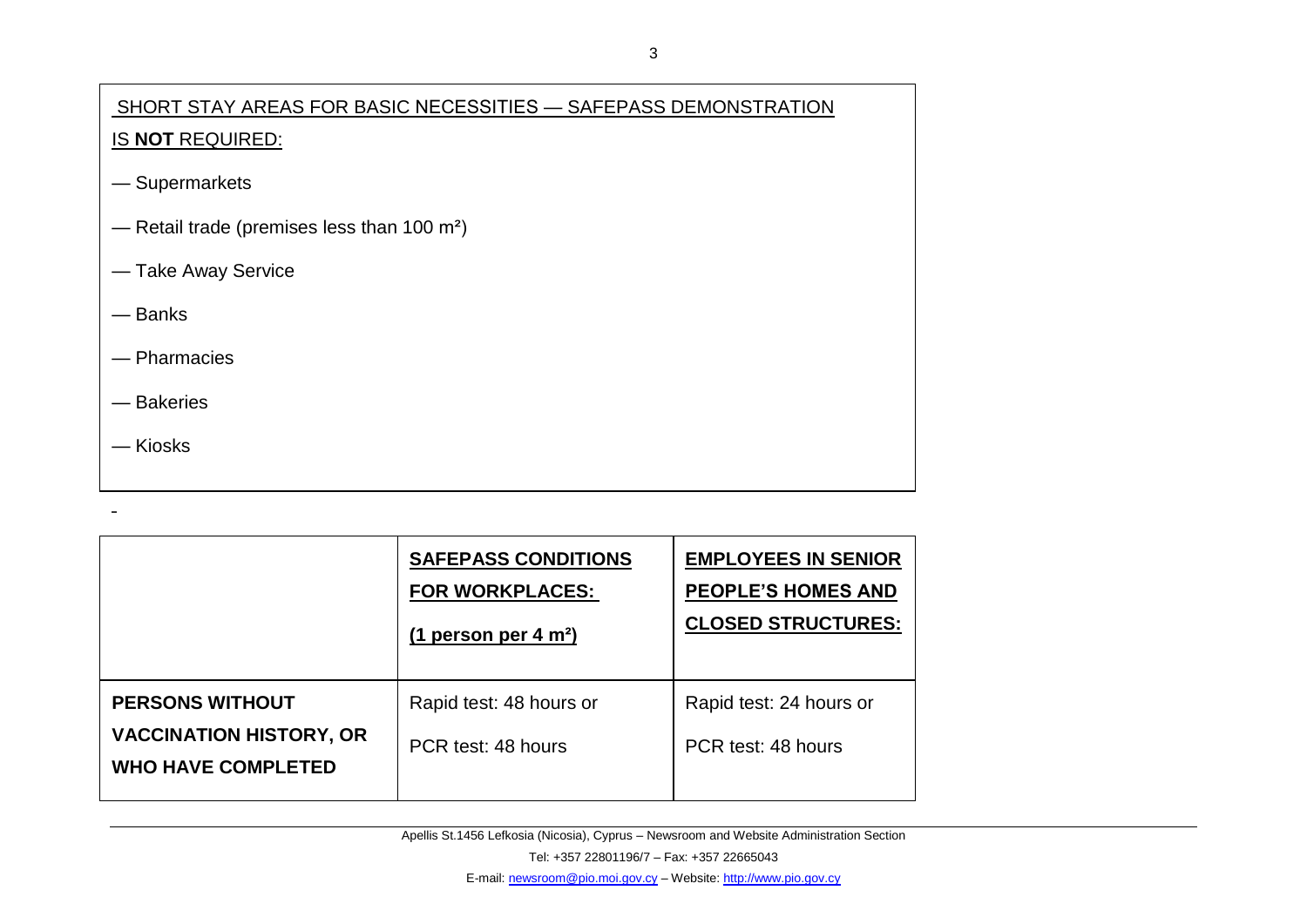| <b>THEIR VACCINATION</b><br><b>SCHEME AND THE PERIOD</b><br>OF 7 MONTHS HAS ELAPSED,<br>OR HOLD A CERTIFICATE OF<br><b>RECOVERY AND THE 90-DAY</b><br><b>PERIOD HAS ELAPSED:</b>                                                                                                                                                                                |                                           |                                               |
|-----------------------------------------------------------------------------------------------------------------------------------------------------------------------------------------------------------------------------------------------------------------------------------------------------------------------------------------------------------------|-------------------------------------------|-----------------------------------------------|
| <b>PERSONS WHO HAVE</b><br><b>COMPLETED THEIR</b><br><b>VACCINATION SCHEME WITH</b><br><b>TWO DOSES FOR TWO-DOSE</b><br><b>VACCINES, OR ONE DOSE</b><br><b>FOR A SINGLE-DOSE</b><br><b>VACCINE AND THE PERIOD</b><br>OF 7 MONTHS HAS NOT<br><b>ELAPSED, OR HOLD A</b><br><b>CERTIFICATE OF RECOVERY</b><br>AND THE PERIOD OF 90 DAYS<br><b>HAS NOT ELAPSED:</b> | Rapid test: 7 days or<br>PCR test: 7 days | Rapid test: 72 hours or<br>PCR test: 72 hours |
|                                                                                                                                                                                                                                                                                                                                                                 |                                           | Rapid test: 72 hours or                       |